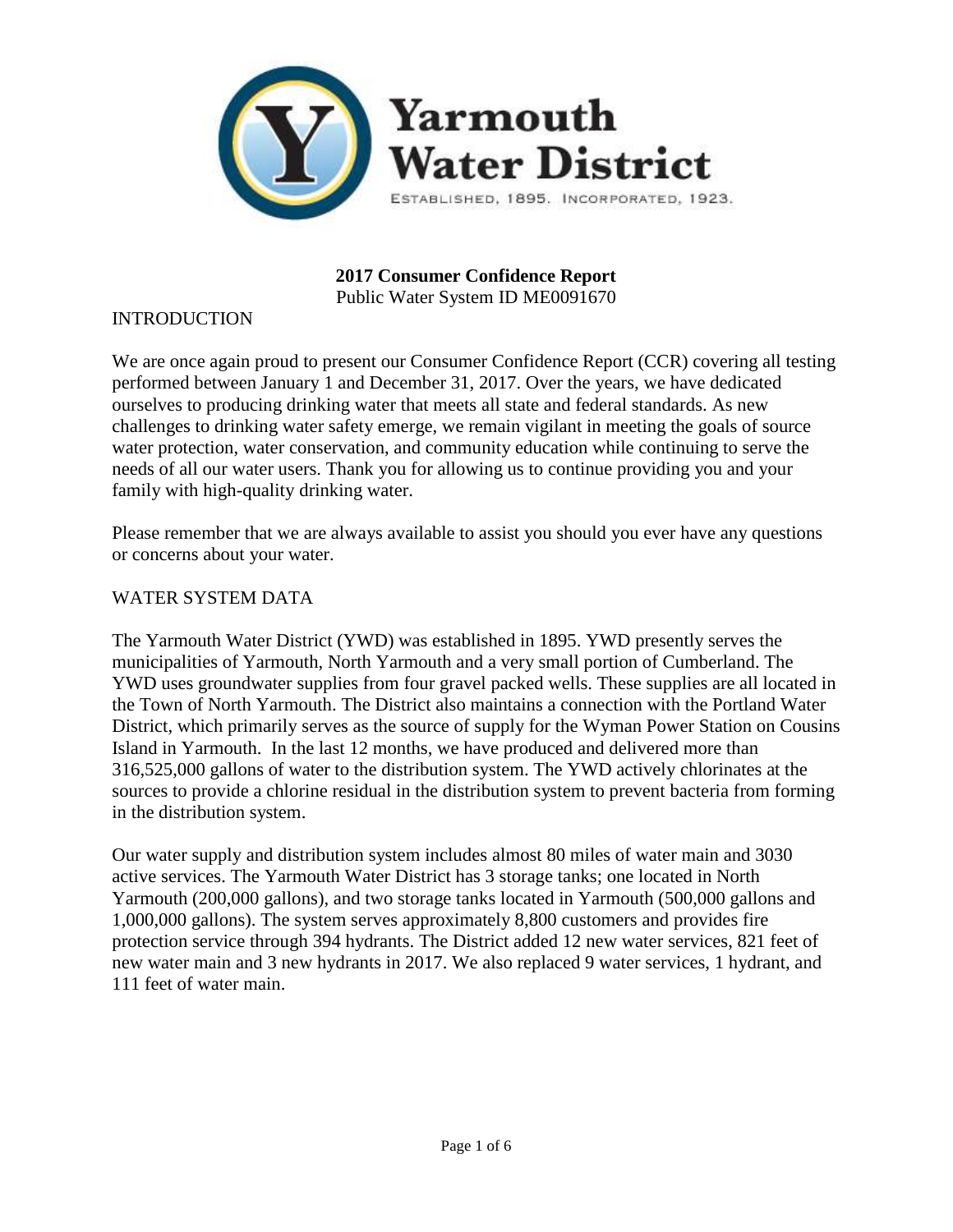#### WATER SUPPLY / SOURCE INFORMATION

The Maine Drinking Water Program, in cooperation with local public water suppliers (PWS), has conducted a statewide assessment of the risks to public water supply wells and intakes from human activities. All wells were rated on the current and future risk for contamination by both acute contaminants, like bacteria, and chronic contaminants, like petroleum hydrocarbons. While most community supplies have low to moderate risk factors based on current conditions, a large proportion have a high risk for future development in their source protection areas. For the YWD, the well itself is rated as a Moderate risk. This is a factor that can only be changed by installing a new well. The current land use around the well results is a Low risk for bacteria and nitrates, and Moderate risk for long-term, chronic contaminants. Water quality testing and limited development in our protection area produce a lower risk ranking. The YWD land ownership and wellhead management planning indicate a Low risk for future bacterial contamination and Moderate risk for chronic contaminants. Land use controls exist that can be used to manage development around the source. The District will work to make sure that these controls are effective in protecting water quality. For a detailed copy of the Source Water Assessment, please contact our district office or the Maine Drinking Water Program at 1-207- 287-2070.

### WATER QUALITY

The YWD ensures that your water is safe through regular testing of both its source and treated water. All water quality testing is conducted by independent, state-certified laboratories. The YWD uses the Maine Drinking Water Program's Health and Environmental Testing Laboratory and Katahdin Analytical Laboratory for all testing. This CCR is a comprehensive summary of the laboratory test results. The YWD staff consists of distribution and water treatment operators, licensed by the State of Maine Department of Health and Human Services.

The Safe Drinking Water Act directs the state, along with the Environmental Protection Agency (EPA), to establish and enforce minimum drinking water standards. These standards set limits on certain biological, radioactive, organic, and inorganic substances sometimes found in drinking water. Two types of standards have been established. Primary drinking water standards set achievable levels of drinking water quality to protect your health. Secondary drinking water standards provide guidelines regarding the taste, odor, color, and other aesthetic aspects of drinking water, which do not present a health risk. During the past year, we have taken numerous water samples to determine the presence of any radioactive, biological, inorganic, volatile organic, or synthetic organic contaminants. The tables below show only those contaminants that were detected in the water. The State requires us to monitor for certain substances less than once per year because the concentrations of these substances do not change frequently. In these cases, the most recent sample data are included, along with the year in which the sample was taken. The 2017 testing results indicate that the YWD's water continuously meets or exceeds all state and federal requirements and had no reportable violations.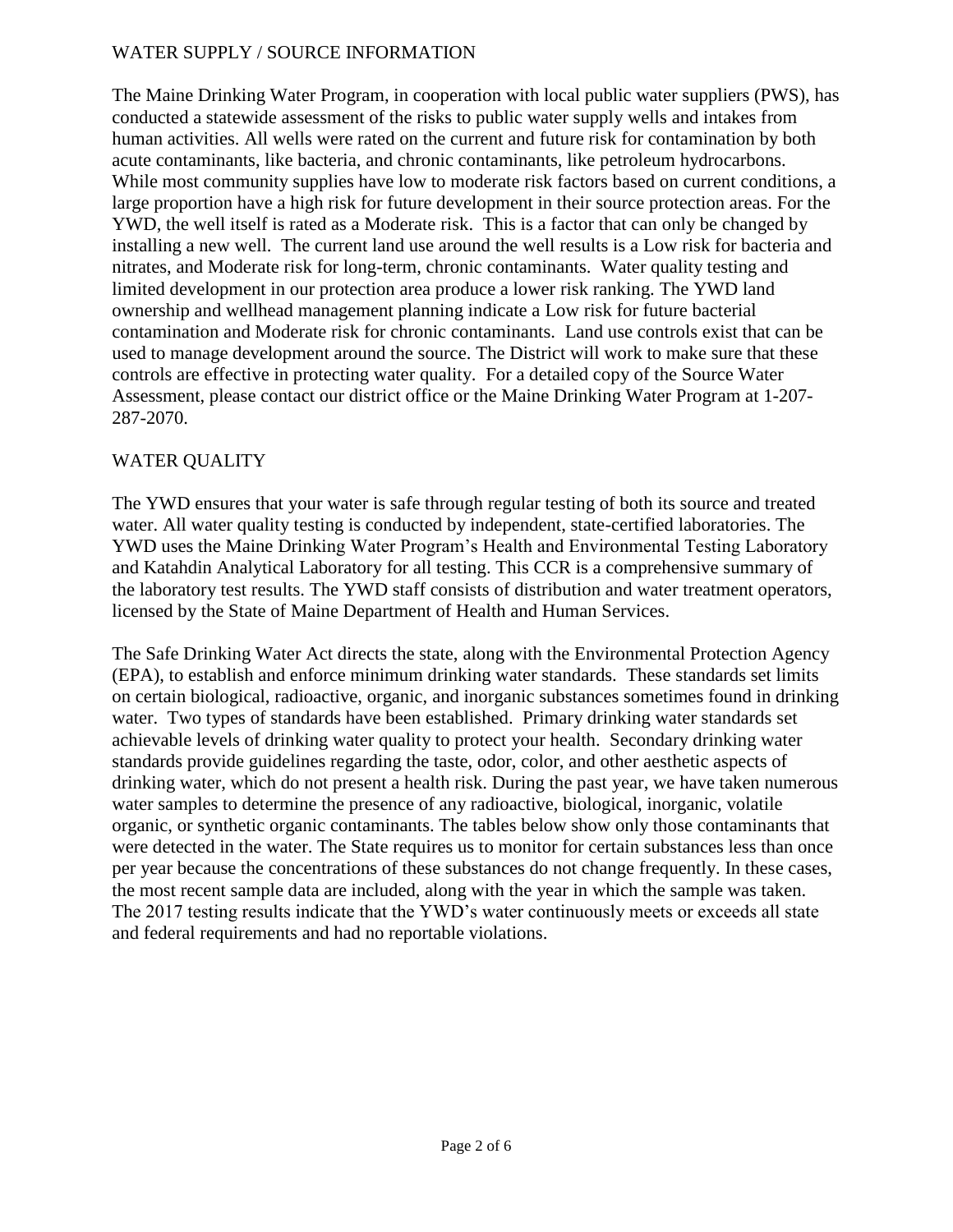| Contaminant                   | Maximum     | Maximum      | <b>YWD Test Results</b> | Sample Date         |
|-------------------------------|-------------|--------------|-------------------------|---------------------|
|                               | Contaminant | Contaminant  |                         |                     |
|                               | Level       | Level Goal   |                         |                     |
| Coliform bacteria (1)         | 1 per month | 0            | 0                       | $1/1/17 - 12/31/17$ |
| Barium                        | 2 ppm       | 2 ppm        | $0.0064$ ppm            | 4/19/17             |
| Chromium                      | $100$ ppb   | $100$ ppb    | $1.7$ ppb               | 4/19/17             |
| Copper 90 <sup>th</sup> % (2) | $1.3$ ppm   | $1.3$ ppm    | $0.302$ ppm             | $1/1/14 - 12/31/16$ |
| Lead 90 <sup>th</sup> % (2)   | $0.015$ ppm | 0 ppb        | 0.0102 ppm              | $1/1/14 - 12/31/16$ |
| Nitrate (3)                   | 10 ppm      | 10 ppm       | $1.9$ ppm               | 4/19/17             |
| <b>Combined Uranium</b>       | 30 ppb      | 0 ppb        | $7.4$ ppb               | 4/13/17             |
| Gross Alpha Screen (4)        | 15 pCi/L    | 0 pCi/L      | 4.23 pCi/L              | 5/12/14             |
| Uranium-238                   | 30 ppb      | $0$ ppb      | 5.4 ppb                 | 4/19/17             |
| <b>Chlorine Residual</b>      | MRDL: 4 ppm | MRDLG: 4 ppm | Range: 0.34-0.44 ppm;   | $1/1/17 - 12/31/17$ |
|                               |             |              | RAA: 0.39 ppm           |                     |

# Primary Drinking Water Standards

## Secondary Drinking Water Standards

Non-regulated Aesthetic Standards for Finished Water.

This sample was taken from a representative point in the distribution system which more accurately

depicts the water at the customers tap compared to individual source samples.

| Substance                           | Secondary                | <b>YWD Test</b>         | Noticeable Effects above Secondary                                                       |
|-------------------------------------|--------------------------|-------------------------|------------------------------------------------------------------------------------------|
| (Representative Distribution System | Maximum                  | <b>Results</b>          | MCL                                                                                      |
| Sample Collected on 3/19/2018)      | <b>Contaminant Level</b> |                         |                                                                                          |
| Chloride                            | $250$ ppm                | 23 ppm                  | Salty taste                                                                              |
| Color                               | 15 PCU                   | <5 PCU                  | Visible tint                                                                             |
| <b>Iron</b>                         | $0.30$ ppm               | $0.14$ ppm              | Rusty color, metallic taste, reddish or<br>orange staining                               |
| Manganese                           | $0.05$ ppm               | 0.0012<br>ppm           | Black to brown color, biter metallic taste                                               |
| pH                                  | $6.5 - 8.5$              | 6.7                     | Low pH: bitter metallic taste, corrosion<br>High pH: slippery feel, soda taste, deposits |
| Sodium (5)                          | 20 ppm                   | 12 ppm                  |                                                                                          |
| Sulfate                             | $250$ ppm                | 13 ppm                  | Salty taste                                                                              |
| Zinc                                | $2.0$ ppm                | 0.088 ppm               | Metallic taste                                                                           |
| Calcium                             | No Standard              | 23 ppm                  |                                                                                          |
| Magnesium                           | No Standard              | 5.1 ppm                 |                                                                                          |
| <b>Total Hardness</b>               | No Standard              | 78 ppm or<br>4.6 grains |                                                                                          |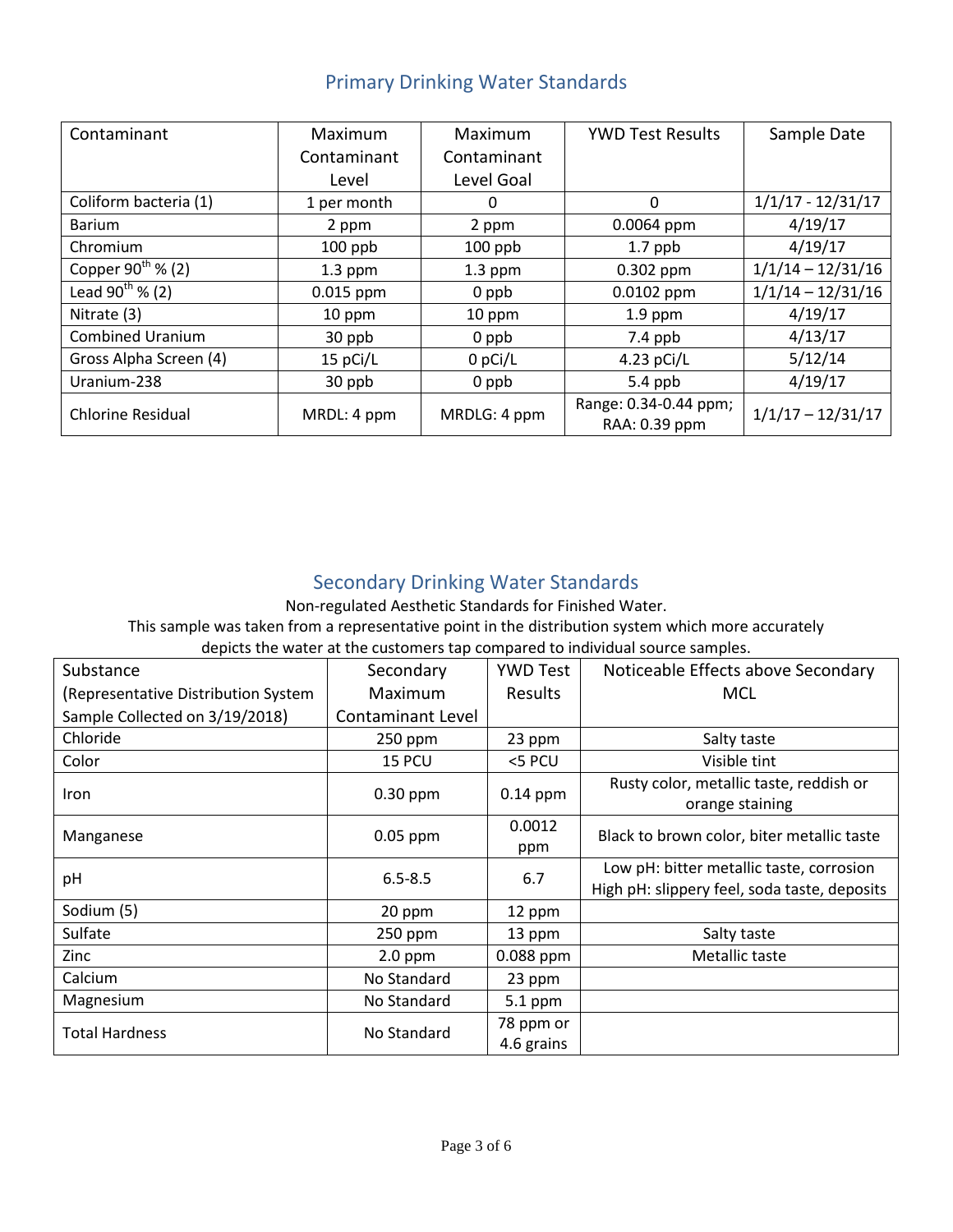#### **DEFINITIONS**

Maximum Contaminant Level (MCL): Highest level of a contaminant allowed in drinking water.

Maximum Contaminant Level Goal (MCLG): Level of a contaminant in drinking water below which there is no known or expected health risk.

Secondary Maximum Contaminant Levels (SMCL): Target for aesthetic quality without posing risk to human health.

Running Annual Average (RAA): The average of all monthly or quarterly samples for the last year at all sample locations.

Action Level (AL): Concentration of a contaminant that, if exceeded, triggers treatment or other requirements which a water system must follow.

Maximum Residual Disinfectant Level (MRDL): The highest level of a disinfectant allowed in drinking water. There is convincing evidence that addition of a disinfectant is necessary for control of microbial contaminants.

Maximum Residual Disinfectant Level Goal (MRDLG): The level of a drinking water disinfectant below which there is no known or expected risk to health. MRDLGs do not reflect the benefits of the use of disinfectants to control microbial contaminants.

 $ppm =$  parts per million or milligrams per liter (mg/L)

 $ppb =$  parts per billion or micrograms per liter (ug/L)

 $pCi/L = picocuries per liter (a measure of radioactivity)$ 

NTU = nephelometric turbidity units

BDL= Below Detection Limit

Notes:

- 1) Total Coliform Bacteria: Reported as the highest monthly number of positive samples, for water systems that take less than 40 samples per month.
- 2) Lead/Copper: Action levels (AL) are measured at consumer's tap. 90% of the tests must be equal to or below the action level.
- 3) Nitrate: Nitrate in drinking water at levels above 10 ppm is a health risk for infants of less than six months of age. High nitrate levels in drinking water can cause blue baby syndrome. Nitrate levels may rise quickly for short periods of time because of rainfall or agricultural activity. If you are caring for an infant you should ask advice from your health provider.
- 4) Gross Alpha: Action level over 5 pCi/L requires testing for Radium 226 and 228. Action level over 15 pCi/L requires testing for Uranium. Compliance is based on Gross Alpha results minus Uranium results = Net Gross Alpha.
- 5) Sodium: Current drinking water standard for sodium is 20 milligrams per liter. Individuals on a low sodium diet due to high blood pressure, or other health problems,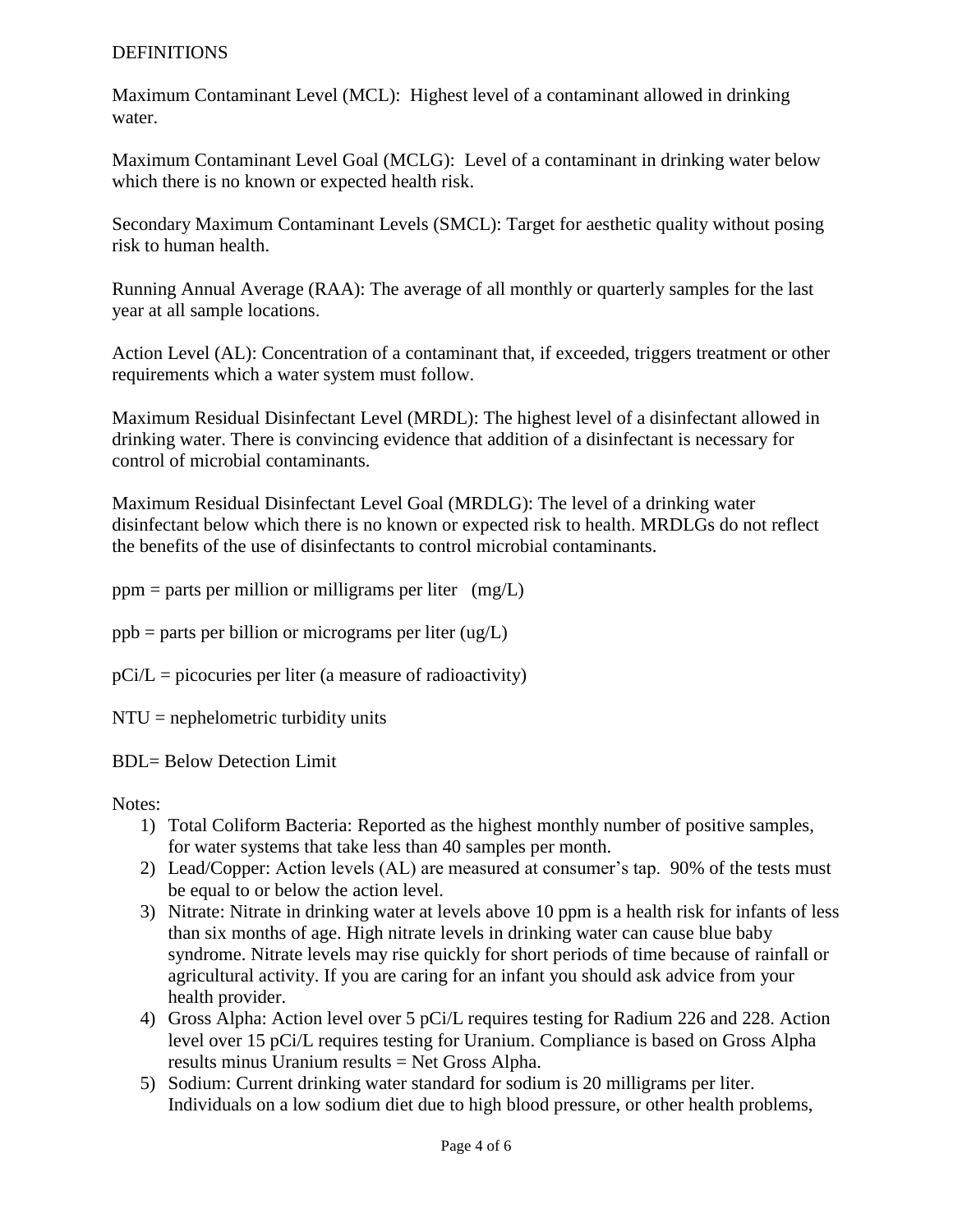should consult their physician about drinking water on a daily basis which exceeds that level. Most Americans consume as much as ten times more salt than the body requires. Excess sodium from salt in the diet increases the risk of high blood pressure and cardiovascular disease. For most healthy people, a sodium level of 100 milligrams per liter of water will not substantially increase risk.

6) TTHM/HAA5: Total Trihalomethanes and Haloacetic Acids are formed as a by-product of drinking water chlorination. This chemical reaction occurs when chlorine combines with naturally occurring organic matter in water.

#### WAIVER INFORMATION

In 2017, our system was granted a 'Synthetic Organics Waiver.' This is a three-year exemption from the monitoring/reporting requirements for the following industrial chemical(s): TOXAPHENE/CHLORDANE/PCB, HERBICIDES, CARBAMATE PESTICIDES, and SEMIVOLATILE ORGANICS. This waiver was granted due to the absence of these potential sources of contamination within a half-mile radius of the water source(s).

#### HEALTH INFORMATION

Drinking water, including bottled water, may reasonably be expected to contain at least small amounts of some contaminants. The presence of contaminants does not necessarily indicate that water poses a health risk. Contaminants that may be present in source water include:

*Microbial contaminants*, such as viruses and bacteria, which may come from sewage treatment plants, septic systems, agricultural livestock operations, and wildlife.

*Inorganic contaminants*, such as salts and metals, which can be naturally occurring or result from urban stormwater runoff, industrial or domestic wastewater discharges, oil and gas production, mining, or farming.

*Pesticides and herbicides*, which may come from a variety of sources such as agriculture, urban stormwater runoff, and residential uses.

*Organic chemical contaminants*, including synthetic and volatile organic chemicals, which are by-products of industrial processes and petroleum production and can also come from gas stations, urban runoff, and septic systems.

*Radioactive Contaminants*, which can be naturally-occurring or be the result of oil and gas production and mining activities.

Some people may be more vulnerable to contaminants in drinking water than the general population. Immunocompromised persons such as persons with cancer undergoing chemotherapy, persons who have undergone organ transplants, people with HIV/AIDS or other immune system disorders, some elderly, and infants can be particularly at risk from infections. These people should seek advice about drinking water from their health care providers. EPA/CDC guidelines on appropriate means to lessen the risk of infection by Cryptosporidium and other microbial contaminants are available from the Safe Drinking Water Hotline (1-800- 426-4791) or at the following link